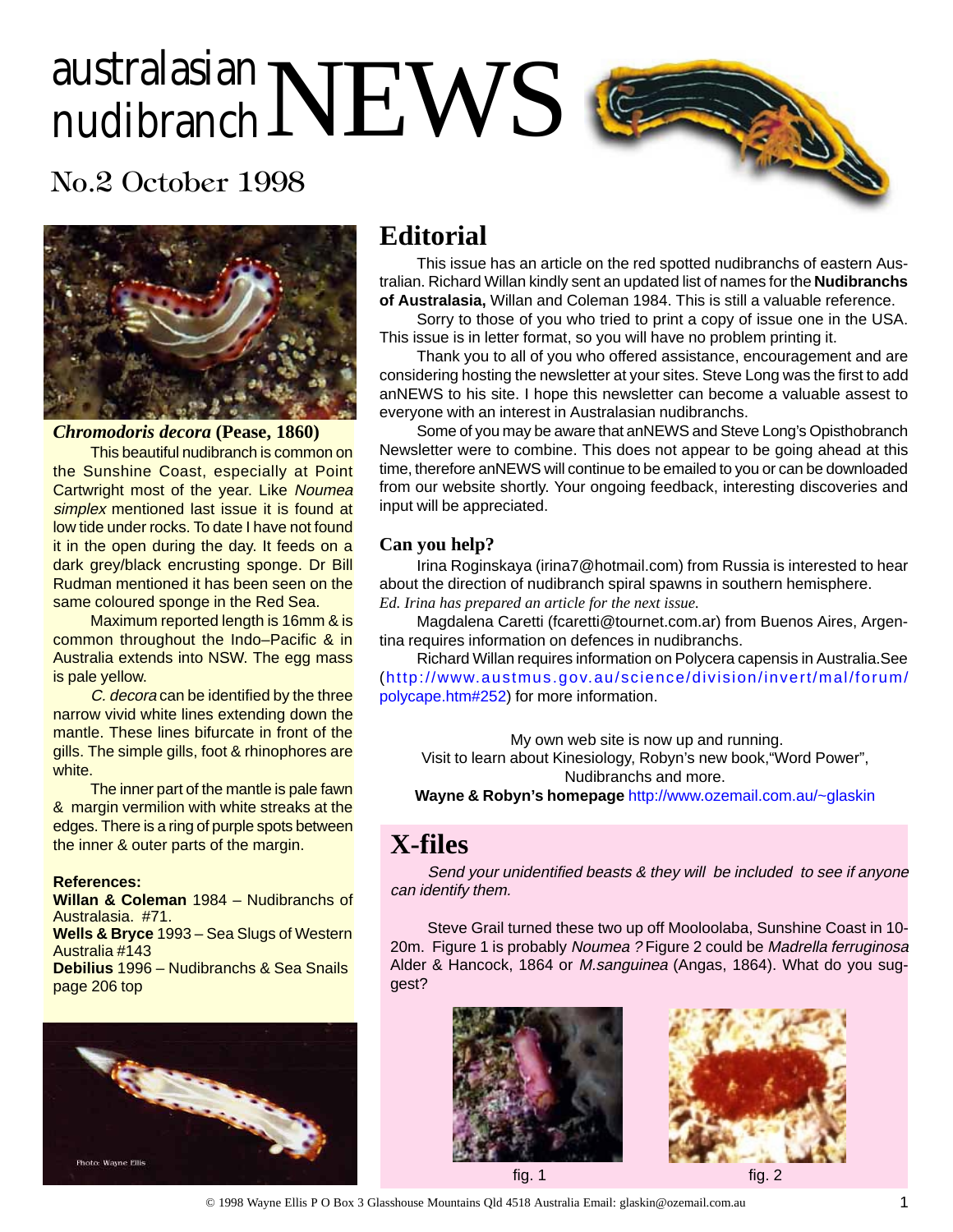

*Fig. 1 C.. splenvadida Photo: Steve Grail.*



*Fig. 2 C. splendida Photo: Steve Grail.*



*Fig. 3 C. splendida Photo: Steve Grail.*



*Fig. 4 H. bennetti Photo: Wayne Ellis.*



*Fig. 5 C. hunteri Photo: Wayne Ellis.*

## **In Review**

#### **The red spotted group of eastern Australian Chromodorids.**

Several red spotted chromodorids are to found on Australia's east coast, some endemic, others found throughout the Indo–Pacific. There is three body colours in this group; white, pink, blue. At first glance it is easy to mis-identify these species. Outlined below is a general guide to the most common species that occur between Mooloolaba, southern Queensland & the southern New South Wales border. C. tumulifera Collingwood, 1881, would fit into this group except it does not occur any further south than the Great Barrier Reef.

The main species in this group are:

**Chromodoris splendida** (Angas, 1864) is easy to spot, with it's milk white mantle, gold border & red spot or spots. The rhinophore stalk is translucent white, the club is red with white edging on the lamellae. There are 9 to 12 simple gills, quadrangular in shape, white with a red line running up each corner. As you can see in  $f$ ig 1, 2 & 3 each animal is unique. Some have no red spots at all. The specimen in fig.3 is orange in colour, yet still considered C. splendida. This colour variation occurs on the Sunshine Coast, especially on the reefs off Mooloolaba, Qld. The change in spot size was observed at Coffs Harbour, NSW, Australia. Specimens in the northern part of the range tend towards single patches or larger spots than specimens in the southern end of the range.

**Chromodoris hunteri** (Rudman, 1983) has a white mantle with a translucent border & a submarginal, sometimes irregular & broken yellow band. Small bright irregular sized red spots cover the mantle. The rhinophores & gills are white (fig 5).

**Chromodoris fidelis** (Kelaart, 1858) found at Coffs Harbour have a white body, red botches & black gills & rhinophores. This differs from the "normal" description of C.. fidelis. Carol Buchanan of Coffs Harbour, NSW has photographs of this colour variation.

**Chromodoris daphne** (Angas, 1864) has a white mantle bordered with narrow concentric dull red & brilliant yellow bands. Small dull red spots cover the mantle. The rhinophore stalk is translucent & the club is dull red topped with a translucent white tip. There is up to nine simple gill which can be red or a pale washed out colour.

**Chromodoris tasmaniensis** Bergh, 1905 has three colour forms; NSW, Victorian & Tasmanian. The NSW form fits the region covered in this article. Specimens have a white mantle with large distinctly red or pale orange markings. The rhinophores are translucent white with a red or orange edge to the rhinophore pocket. The 6–14 simple gills are white with red streaks up the inner & outer axes.

**Noumea haliclona** (Burn, 1957) has two colour variations; NSW & Victorian. Again I will use the NSW specimens (fig. 6-7). The mantle is white to deep pink with irregular red or deep orange spots & there is a yellow or orange-yellow submarginal band (sometimes absent). The margin is translucent with a very fine red line (sometimes absent) often broken with fine red specks. The rhinophores are translucent white or pink with orange–red markings on the lamellae on the upper one–third & on the front of the rhinophore. The gills are translucent white or pink.

**Hyselodoris bennetti** (Angas, 1864) has a blue mantle with red spots which are largest in the centre of the back (fig. 4). The mantle is bordered by a golden-yellow band which is sometimes impinged by red spots. The rhinophores are pale blue with a magenta streak on the front axes or are uniformly magenta. The 8-10 simple gills are pinkish with magenta streaks.

I have prepared a key (see page 3) to assist to identify this group. Try it out & see how it works.

#### **Acknowledgements:**

Thanks to Bill Rudman & Richard Willan for their assistance with identification & ongoing support.

#### **References.**

**Rudman. W.B. 1983.** The Chromodorididae (Opistobranchia: Mollusca) of the Indo–Pacific: Chromodoris splendida, C. aspersa and Hypselodoris placida colour groups Zoological Journal of the Linnean Society (1983) **78**: 105-173 **Rudman.W.B. 1991.** Purpose in Pattern: The Evolution of Colour in Chromodorid Nudibranchs J.Moll.Stud. (1991), **57**, 5-21 T.E. Thompson Memorial Issue **Willan & Coleman 1984** Nudibranchs of Australasia **Solitary Island Underwater Research Group 1988** SIURG identification card no.6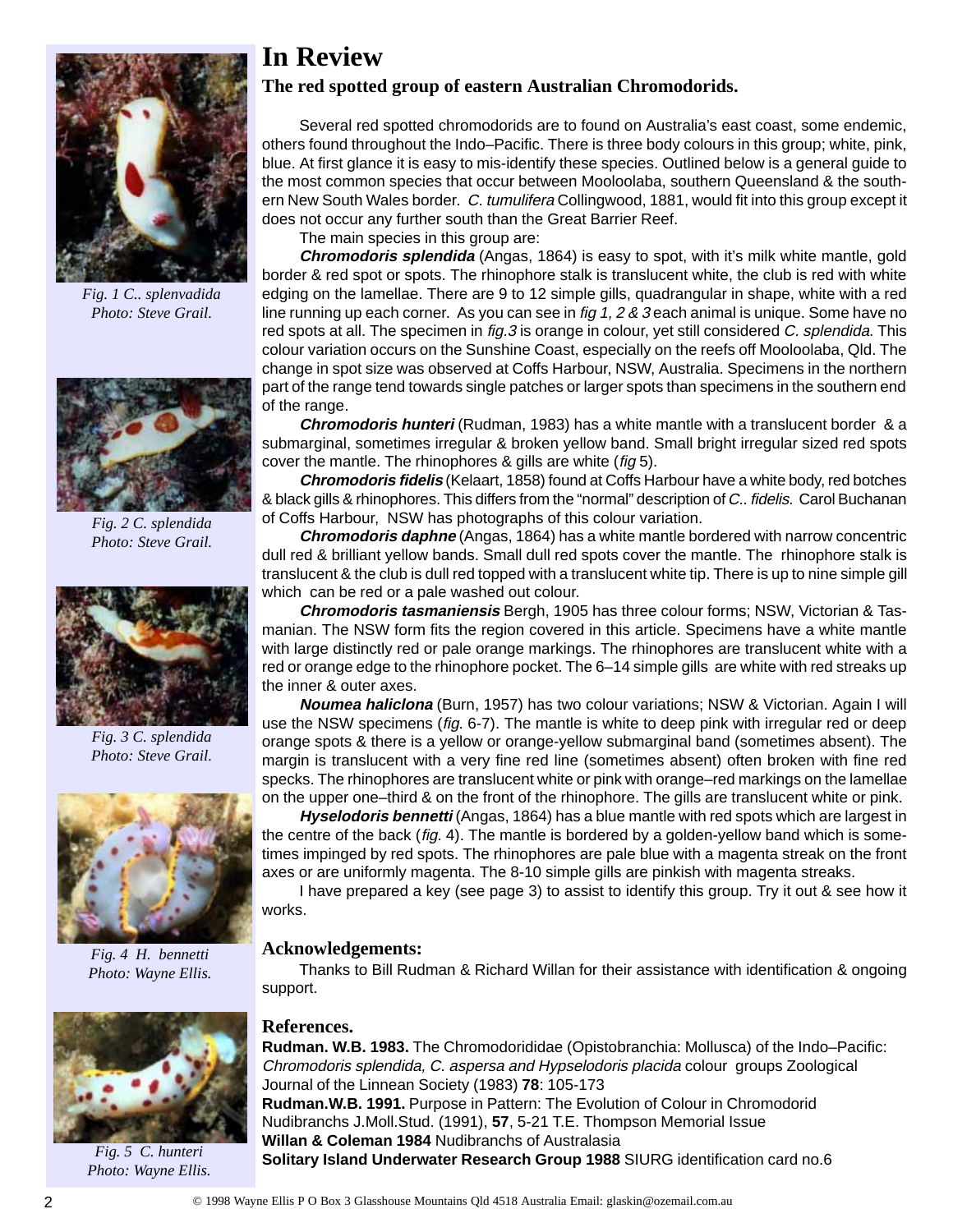

*Fig. 6 N. haliclona Photo: Wayne Ellis.*



*Fig. 7 N. haliclona Photo: Wayne Ellis.*

#### **Eastern Australian Red Spot Choromodorid Key:**

1. (a) Body white **2**

- (b) Body pink **3**
- (c) Body blue **5**
- 2. (a) Spots absent **3**
	- (b) Spots bright red **3**
	- (c) Spots dull red/orange **3**
- 3. (a) Mantle border golden *Chr. splendida*
	- (b) Mantle border yellow **4**
	- (c) Mantle border red with sub marginal yellow band *Chr. daphne*
	- (d) Mantle border translucent with submarginal yellow band *Chr hunteri*
	- (e) Mantle border translucent with very fine red line **4**
	- (f) Mantle border same colour as mantle *Chr. tasmaniensis*
- 4. (a) Rhinophores black *Chr. fidelis* (Coffs Harbour colour variation) (b) Rhinophores pink or white with orange/red markings *Noumea haliclona*
- 5. (a) Gills pink/magenta streaks *Hyselodoris bennetti*



## **Feedback**

A column for readers to share finds, new sightings information or just have your say.

#### G'Day Again,

Nikon has a worldwide recall on the Nikonos SB-103 Strobe?

Evidently in the US they've had a couple build-up pressure (probably from out-gassing Nicads???) & blow the front lens assembly out. Nikon decided on a recall to replace all 103 bodies with the newer SB-105 body.

I am sending mine off to Maxwell Photo in Sydney tomorrow - I'll keep you posted.

**Bill Chambers** chambers@fastlink.com.au

#### Wayne:

Great site! It is fantastic to see so much great stuff on the internet.

Please add me to your list of PDF recipients for your newsletter. The only comment -- some people cannot handle the PDF documents. Best of luck!

**Steve Long** SteveLong@seaslug.com

#### Dear Wayne,

Thank you for sending a copy of Australasian Nudibranch News. I was very impressed and would like to be included on the mailing list. I am busy writing up my PhD at the moment but hopefully I will have some time to contribute next year! Cheers,

**Kirsten Benkendorff** kb06@uow.edu.au

#### Wayne

Great newsletter! Looking forward to next issue! Happy slugging;

**Mike** mdmiller@cts.com

#### Wayne:

I just opened your .PDF file on Australasian Nudibranchs. Nice and clean, I like the format. Please keep me on your mailing list.

**Cheers** 

**bob** bolland@imicom.or.jp

#### Wayne:

Great job. And now I know what Myja is. Thanks again,

**Dave** seachalleng@earthlink.net

#### Dear Wayne

I have had a look at "Australasian nudibranch news" and found it most interesting and informative, especially the page on Myja longicornis. From the photo it does indeed look like Bornella stillifer. I will search for it when I am back at Heron Island in November. Cheers

**Julie** J.Marshall@latrobe.edu.au